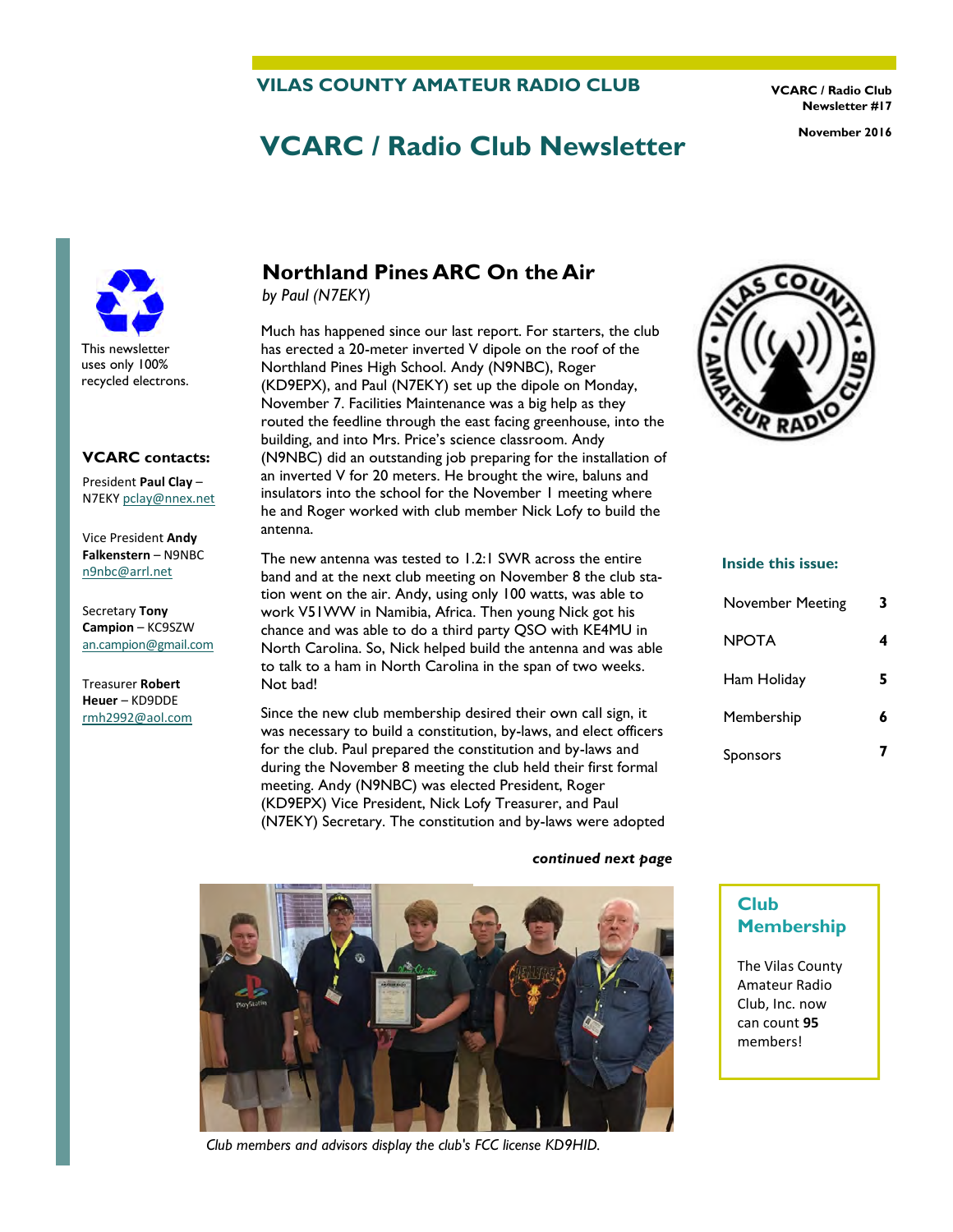## Page 2 **VCARC / Radio Club Newsletter #17**

## **Northland Pines** *— continued*

and the entire bunch of paperwork, along with the trustee's license, was sent to W5YI.

On Thursday, November 10, Andy reported that he had received the new call sign for the Northland Pines ARC, KD9HID. *Congratulations* to all who have worked very hard to get this club off to a great start!

The presentation schedule has taken a hit and is probably over a month behind schedule, so club advisors are going to try to get back on track towards an eventual goal of getting student members licensed. Additionally, some have expressed an interest in the Raspberry Pi, so Paul will try to offer a primer on the Pi at a different day. Before one starts ham radio projects on the Pi, they need to become familiar with the hardware and operating systems and how to maneuver around the Pi. The club is attempting to find donors who will provide enough Raspberry Pis for the student club members who are interested.



*Insert: Closer view of the 20-meter inverted V dipole.* 

### **Vertigo Inc. Tower Climbing and Rescue Presentation**

This three-man firm of tower climbers is also qualified for rescue operations for stranded or sick climbers. They presented at the last Iron Range club meeting and will present to VCARC at the January meeting.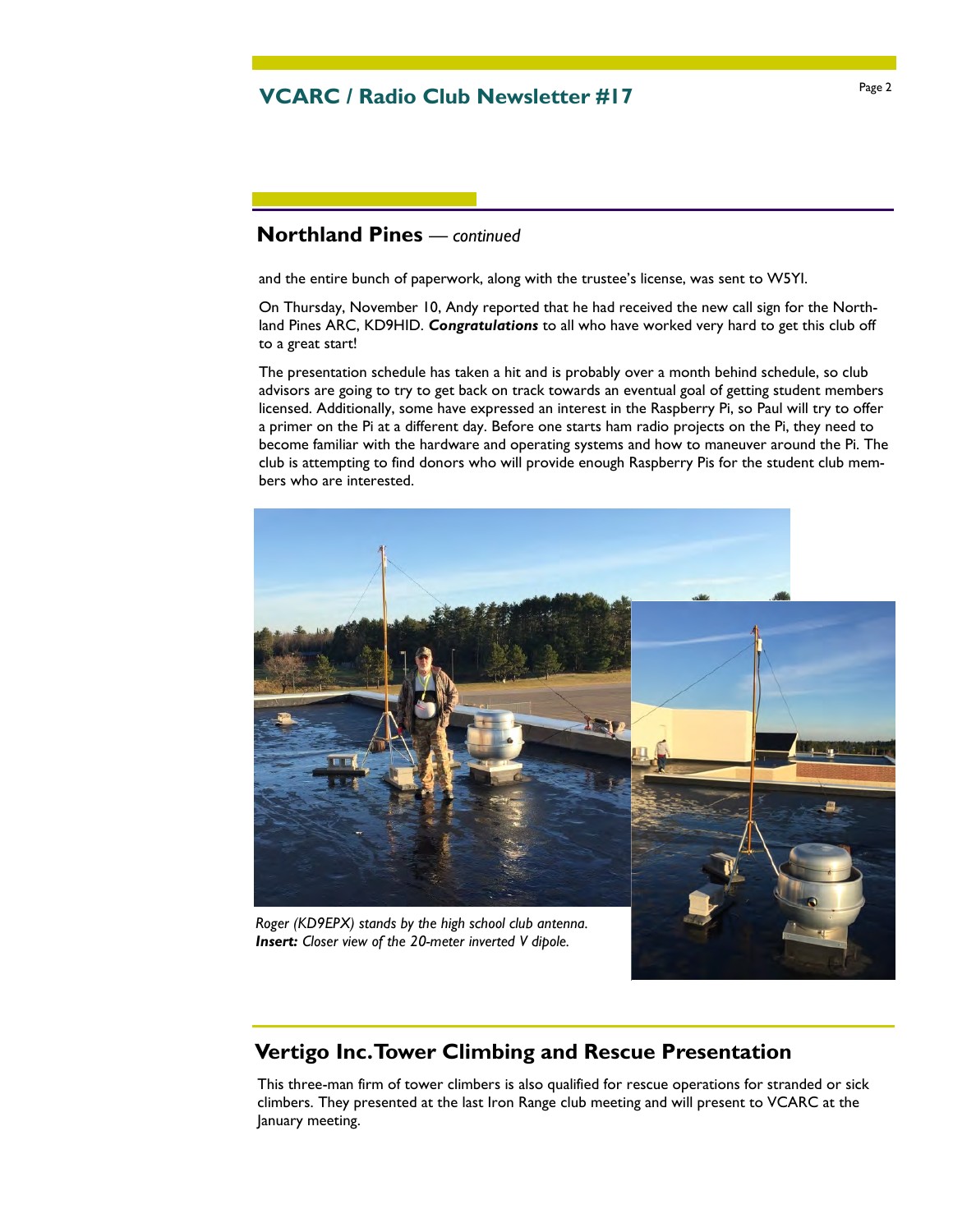#### **Vilas County Amateur Radio Club, Inc. November 2016 Meeting**  *by Paul (N7EKY)*

Members gathered at the Eagle River Area Fire Station for the November 9 Tech Talk session and general meeting. Mike (KC9ZJF) presented "Digital Modes" and explained the four major offerings available today, including P-25, D-STAR, DMR, and C4FM. Mike went into a little of the history of each digital format and it was rather amazing to find many were based on the same standards but possess enough differences to make them totally incompatible.

Mike drilled down to show the features and possible advantages and disadvantages with each offering, as well as networking, reflectors, and servers. It was enlightening to find that there is an effort to bring all the modes together through BrandMeister. Mike believes that there will be very little demand for the type of product, like the DV4 Mobile from Wireless Holding, which reportedly will automatically support nearly any digital format because of efforts of BrandMeister and others.

Digital formats and how they network is certainly not for the faint of heart, but it is something that appears to be gaining popularity in the ham world. Additionally, we already have some in the Northwoods. Michigan Tech's repeater is a Motorola DMR repeater on 70cm and our own Vilas County ARC repeater on 145.150MHz is a C4FM repeater configured for Auto in (meaning digital or analog) and Analog only out. Two Yaesu C4FM repeaters are alive and well in Iron River, including the 145.170MHz repeater on Ski Brule Mountain. That repeater is configured Auto in and Auto out. So, want to test your Yaesu Digital?

Terri Leece, Disaster Services Direc-

tor for the Salvation Army Wisconsin/Upper Michigan Division, updated the club on what has been happening in her Division. She confirmed that the trailer in Hoffman Estates will be painted and repaired before being brought to Eagle River. At that point the SATERN members will be able to determine what is needed to bring the trailer up to the point where it can be used as an emergency SATERN communications trailer. We are hoping to get this trailer before the two events we have been asked to support, the Arctic Warrior in St Germain on January 17 and the Ironline Sled Dog races January 28-29 in Iron River.

Terri also talked about the upcoming Patriot exercise next summer at Volk Field and Fort McCoy, where approximately 1,500 personnel from several states deployed last summer. SATERN has been asked to include connecting communications with the Army National Guard and Air Force Air National Guard. There certainly will be preexercise planning to determine just how this will be handled.

Finally, Terri asked for more SATERN volunteers. She emphasized that SATERN is an essential part of the Salvation Army's response to a major disaster and Paul remarked that Salvation Army volunteers do not deploy for more than two weeks before being sent home to rest. Terri left her contact information for anyone who may be interested, but in case you missed the presentation and need more information please contact Paul pclay@nnex.net.

In other club business, Tony (KC9SZW) reported that he was still working with Land O' Lakes public works to obtain permission to install a repeater on the town water tower. He handed off the meeting to Paul (N7EKY) with the Land O' Lakes Sanitary District. Paul reported that the meeting went very well with the Sanitary District. The Sanitary District owns the water tower and controls usage such as radio equipment. They asked for and received a copy of the club's liability insurance certificate and also asked for a copy of the club's lease agreement with Ministry. Fred was tasked with attempting to get permission to provide the lease agreement. Instead, Fred will put something together that is based on the Ministry agreement, but for the Land O' Lakes Sanitary District. When Paul receives the agreement he and Tony will meet with the Land O' Lakes folks.

Paul (N7EKY) has submitted a Coordination request to the Wisconsin Association of Repeaters (WAR) and hopes to hear back before too long. The club really needs the frequency pair in order to tune the antenna and duplexer for the installation.

RayBob (KD9DDE) reported that there is a glitch in that we should have filed a tax return for 2015, which may hold up our 501c(3) filing. Paul (N7EKY) said that he had contacted Andy Davis, CPA, a club supporter and personal friend. He said that an incorrect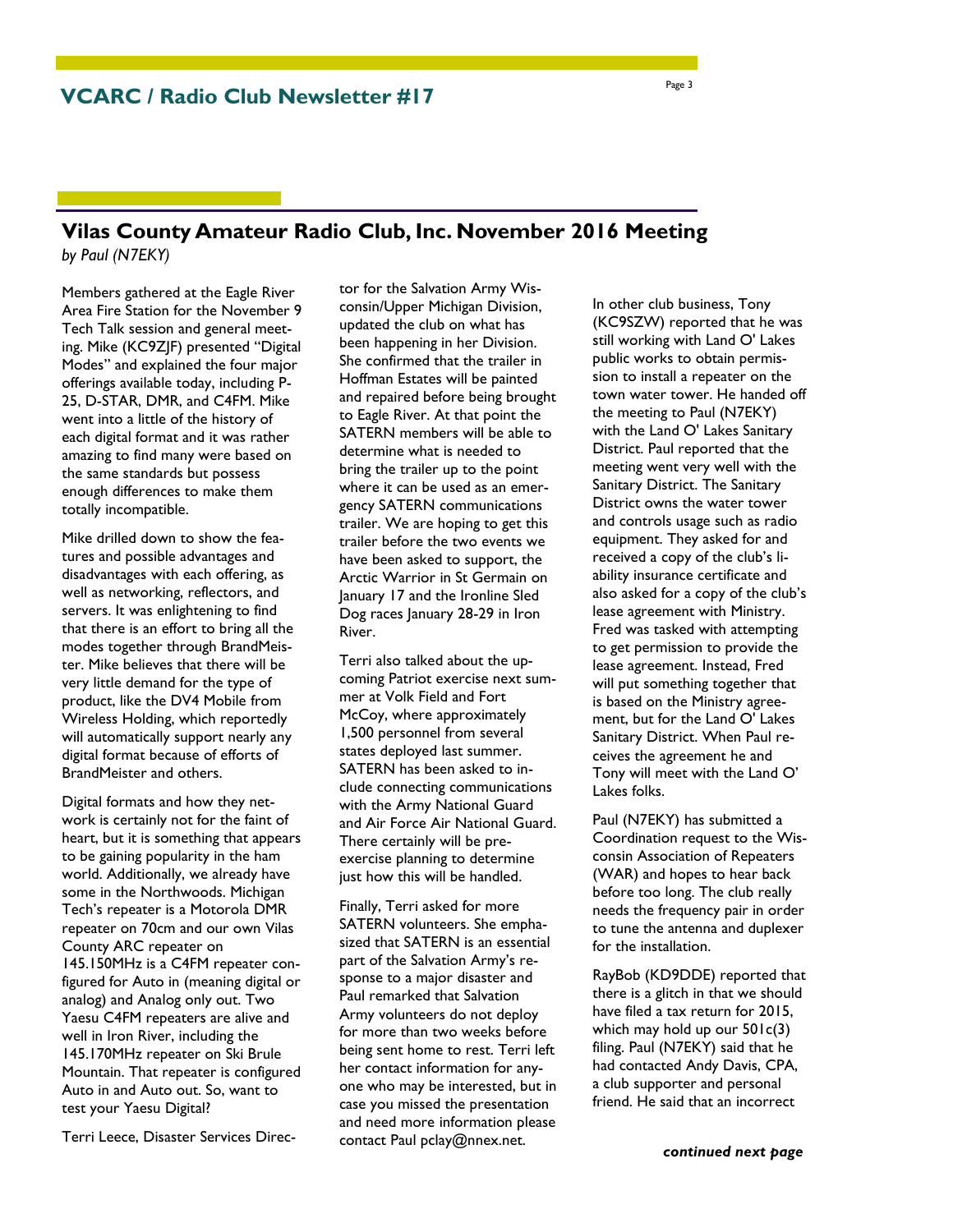## **VCARC / Radio Club Newsletter #17**

## **The Further NPOTA Adventures of WA9STI**

*by Fred (KD9CCE)*

Club member Scott (WA9STI) spends his time between Eagle River, Wisconsin and the Los Angeles area. Inbetween he finds time for National Parks On The Air (NPOTA) adventures both out West and here in the Midwest.

The two photos are one of his remote stations during a recent trip to activate Sequoia, King's Canyon, Yosemite, and Pinnacles National Parks. The station in the photos was at an elevation of 6,500 feet and "a little chilly."

Next stops are Canton and other National Parks in Utah. Please bring back photos to share! Scott is also featured on the 2017 ARRL Straight Key Night page in the December issue of QST.





#### **VCARC November 2016 Meeting** *— continued*

box may have been checked on our IRS filing and that, as a Wisconsin non-profit corporation, we should not have to file the requested IRS form. He volunteered to file for us and get things straightened out. Thanks Andy! Paul reported that since he did all the incorporating paperwork, including the IRS form, he was the one who most likely

checked the wrong box.

Welcome to our newest and 95th club member, Dale Brix (N5QH) from Assumption, Illinois. Dale is a retired farmer who also spends time in our neck of the woods. He has already checked into our Monday night net. Welcome, Dale!

Page 4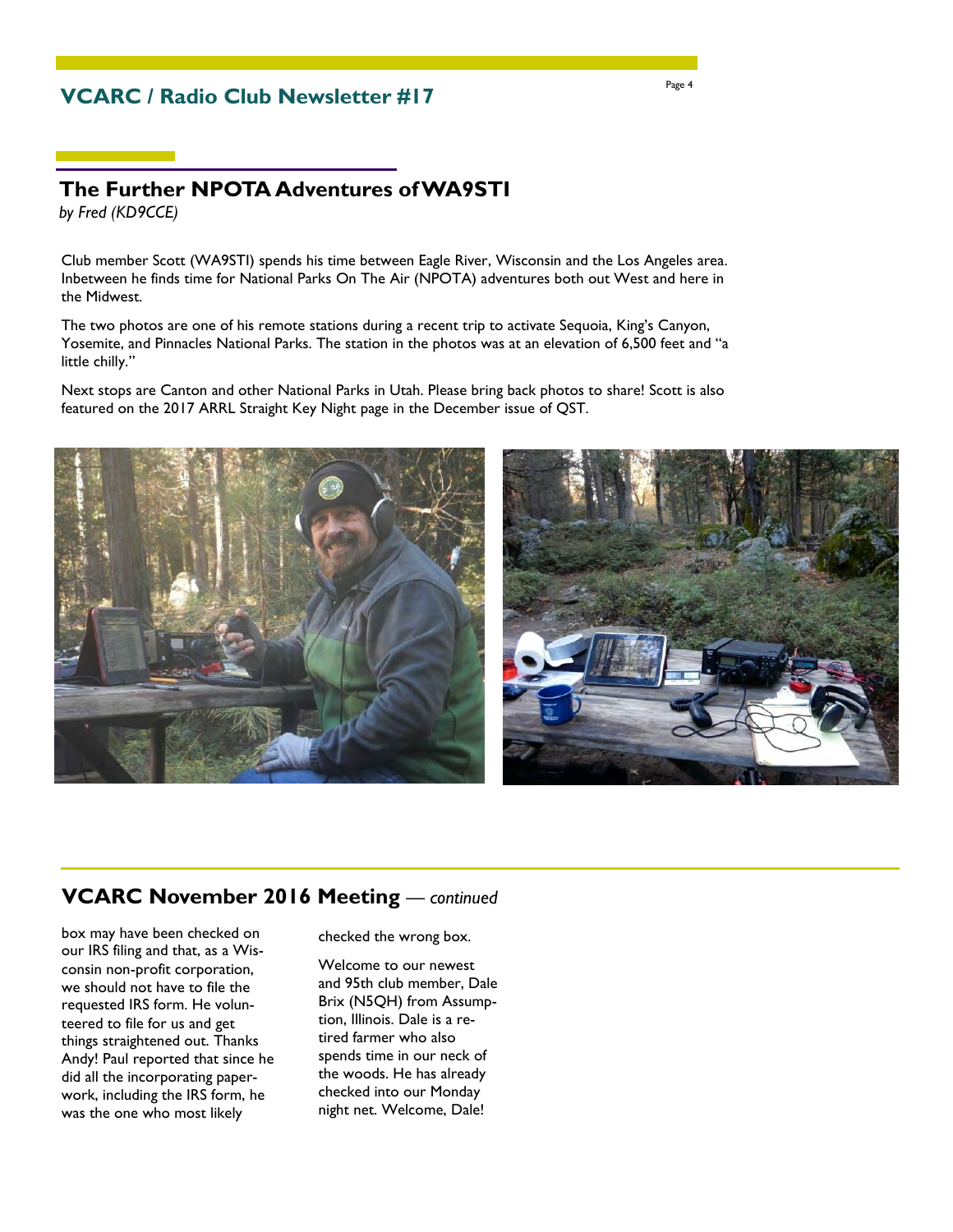## **VCARC / Radio Club Newsletter #17**

#### **Ham Holiday Get-Together**

*by Mike (KC9ZJF)*

The Rhinelander Repeater Association will host a Ham Holiday Gettogether Saturday, December 10 at The Haven in Rhinelander. The event is from 5 -9 pm in their party room. There will be a charge of \$5 per person, food is served from 6 to 8 pm. Featured is a variety of pizza, garlic bread, cheese curds and other deep fried munchies. Soda is included; there will be a cash bar for other beverages. Their full menu is available in the dining room.

The Haven is located on Lake Julia Road on the south side of Rhinelander.

#### *Directions here:*

http://www.thepizzahaven.com/location.html

We look forward to seeing everyone at our holiday get -together. Catch everyone down the log!

### **Treasurer's Report for the month ending October 2016**

*By RayBob (KD9DDE)*

As of the end of October our cash assets available were at \$2,427.10 with a bank balance of \$2,452.10. There is one outstanding check for \$25.00. Our current bank balance as of this writing (11-23-16) is \$2,539.10.

The club is doing okay financially right now and this should improve as 2017 dues are received.

Effective as of December 14, 2016, I will no longer be acting as Treasurer. It has been my pleasure to serve you and I appreciate your continued support of the club.

I wish you all a very happy holiday season and a prosperous New Year.

#### **Job Posting: Treasurer**

As RayBob (KD9DDE) will complete his tenure as club Treasurer at the end of December, we are looking for someone who will take over the position effective January 1, 2017. This is a volunteer position and requires the receiving and accounting for funds donated to the club, to include donation in the form of dues.

The Treasurer will also pay bills approved by the club membership. The Treasurer is a club officer and makes a monthly report to the club membership the status of the club's account.

If interested please contact Paul at (715) 891-0157.

#### **For Sale by Members**

New LDG Electronics KT-100 Tuner for Kenwood radios. HRO price is \$199.95, asking \$125. Collins KWM-380 HF transceiver with crystal CW filter. Upgraded for WARC bands and has an added cooling unit. Excellent condition asking \$2,700. Contact Bill Shillington (W9ZCL) at 847.274.8433.

Elecraft KX3 160-6M, factory assembled with internal 10-W ATU, internal NiMH charge with Real-Time Clock (factory assembled), accessory cable set, hand microphone for KX3, Simple 49.380 MHz Signal Source Kit, connector, BNC M-binding posts, BNC right angle M-F, KX3 Special Book (Large), Precision Keyer paddle for KX3, an extra KX3 power cord, and Pelican Protective Case (worth \$75.) Like new has been in service ten hours asking \$1,150. (Paid \$1,812. new). Contact Bill Alton (KG9RH) at 715.356.5692.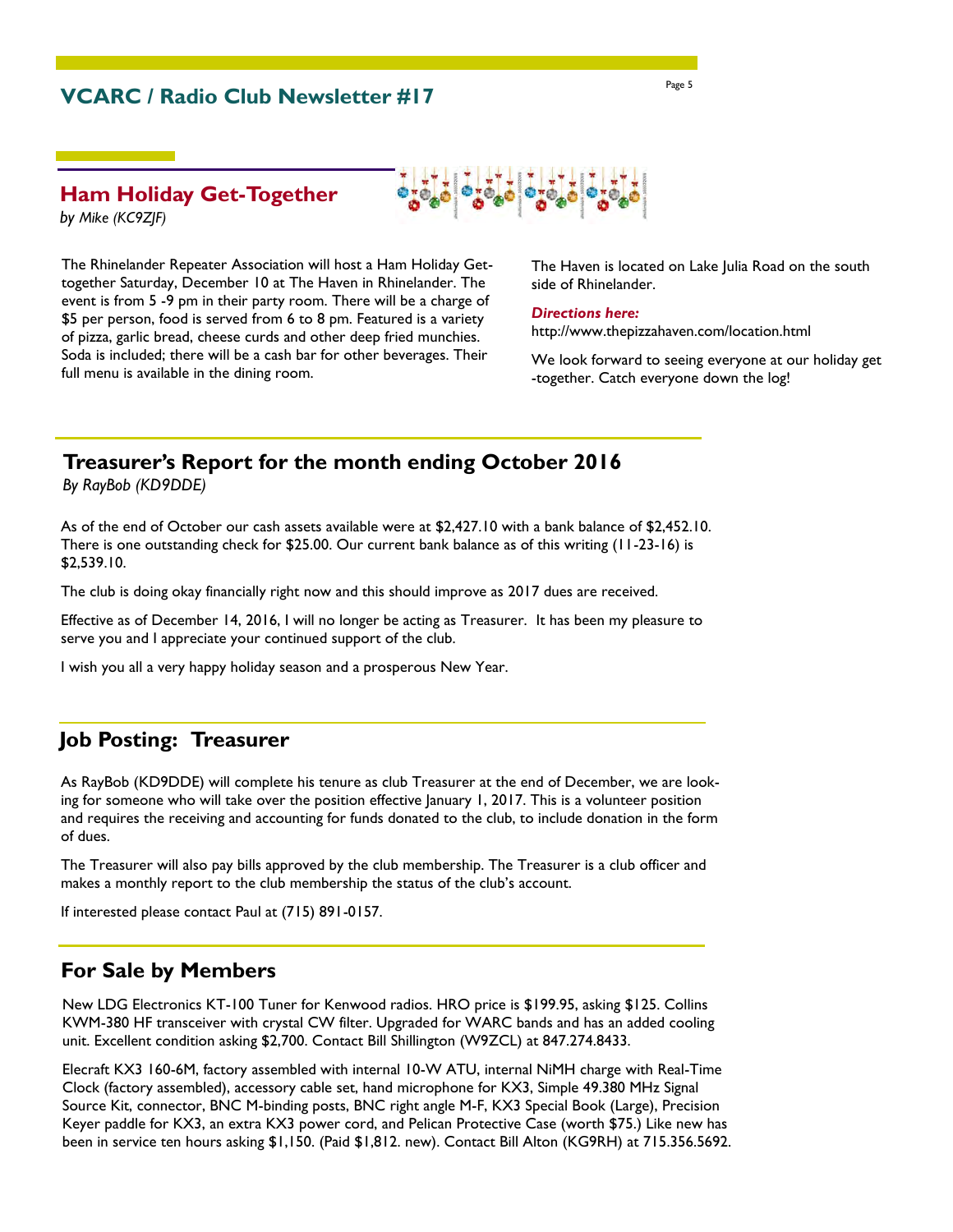## **VCARC / Radio Club Newsletter #17**

#### **ARRL Membership**

*by Paul (N7EKY)*

Members of the Vilas County Amateur Radio Club, Inc. wishing to join ARRL should see RayBob (KD9DDE) who will handle your membership application. Applying for membership in the ARRL this way earns our club \$15. In addition, if you renew your ARRL membership through our club, we make \$2. Although this doesn't sound like very much, we currently have 95 members. Imagine if they all renewed their ARRL membership through our club.

So, please see RayBob, our treasurer, for details on how to join or renew your ARRL membership.

## **Club Membership Dues**

Annual club membership dues are due December 31. A 2017 membership application was circulated to the membership via email. If you do not have it contact Paul pclay@nnex.net.

2017 dues:

- \$15. individual
- \$20. family
- \$150. lifetime individual

## **SATERN Net**

A few of us have missed the Saturday SATERN net since the time change. The net is 15:30 UTC, 09:30 Central Standard Time and 10:30 Central Daylight Time on 7.265 MHz. Net control Andy (N9NBC) begins taking early check-ins 15 minutes before the net. 73 and see you there.